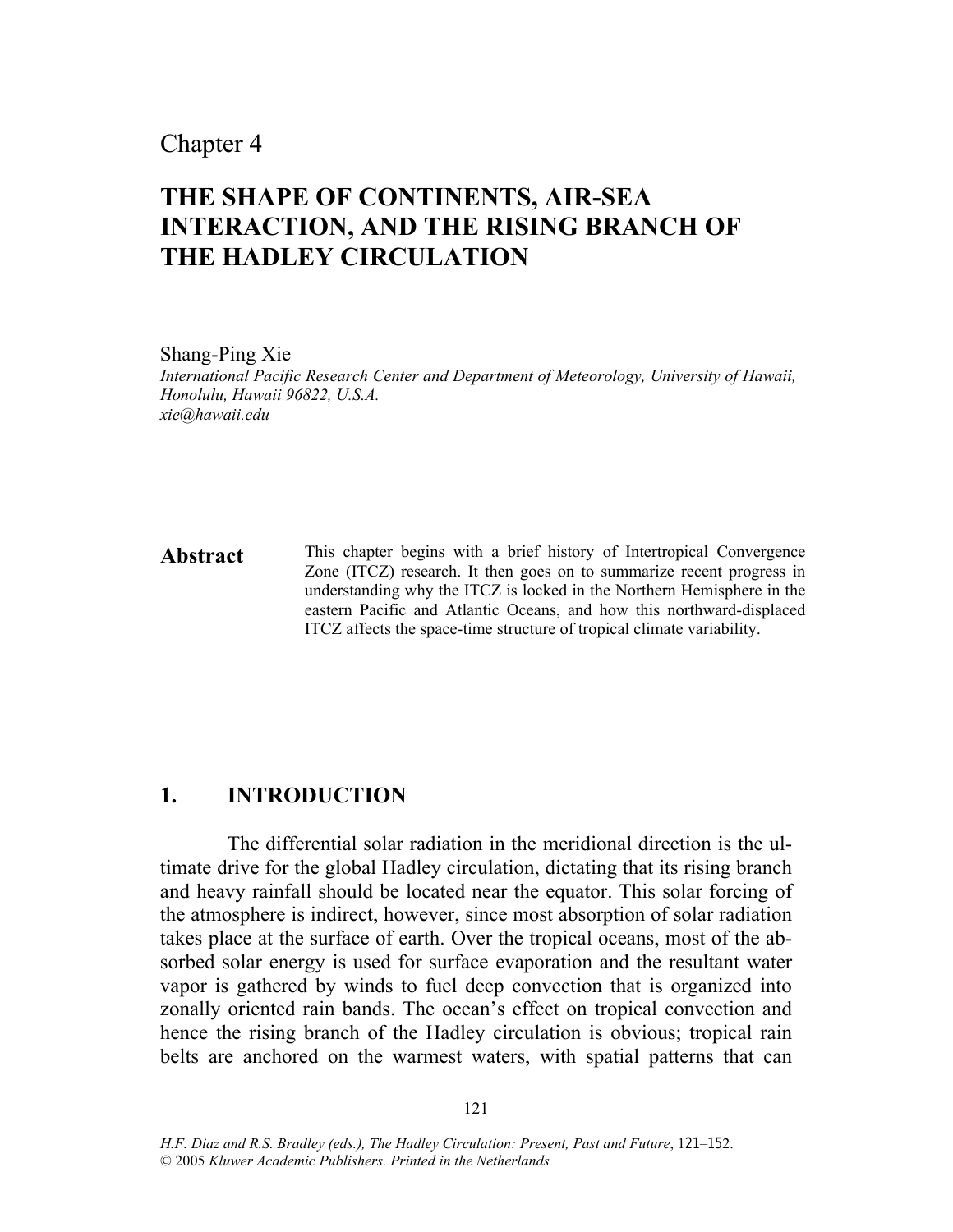markedly deviate from the distribution of insolation. In particular, the rain band over the eastern Pacific and Atlantic Oceans, called the Intertropical Convergence Zone (ITCZ), is mysteriously displaced to the north of the equator in the annual-mean climatology, a distribution inexplicable from solar forcing alone<sup>1</sup>.

This chapter reviews the progress made in the past decade in understanding the coupled ocean-atmospheric dynamics that govern the rising branch of the Hadley circulation and places this progress in a historical perspective. This chapter focuses on the ITCZ over the eastern Pacific and Atlantic, while Webster (Chapter 1, "The Elementary Hadley Circulation," this volume) discusses convection in the Indo-western Pacific sector. Wang et al. (in press) is a global survey of air-sea interaction and its role in climate variability, including a comparative view for the three tropical oceans.

The rest of the chapter is organized as follows. Sections 2 and 3 give historical and observational background, respectively. Section 4 investigates ocean-atmosphere interactions that maintain the climatic asymmetry of the northward-displaced ITCZ, and Section 5 considers the effect of landsea distribution. Section 6 discusses the climatic consequence of the northward-displaced ITCZ. Following a discussion of some remaining issues in Section 7, Section 8 summarizes the main results.

# **2. HISTORY OF THE STUDY OF TROPICAL WINDS AND RAINS**

"It is not the work of one, nor of few, but of a multitude of Observers, to bring together the experience required to compose a perfect and complete History of these Winds."

Edmond Halley (1686)

Before the invention of steam engines, knowledge of the direction, speed and steadiness of sea surface winds was of vital importance for the navigation of sailing boats. By the late seventeenth century, the traffic between Europe and the New World had grown to such a level that Halley (1686) was able to compile a quite accurate map of surface-wind streamlines for the tropical Atlantic and Indian Oceans by gathering information from navigators. Figure 4-1 reproduces the Atlantic portion of Halley's wind map that depicts the steady trade winds in the Northern and Southern Hemi-

 $1$  The latitude of the sinking branch of the Hadley circulation is not directly determined by solar radiation either. Instead, it is determined by dynamic requirements like angular momentum conservation and baroclinic instability (Held and Hou 1980; Lindzen and Hou 1988).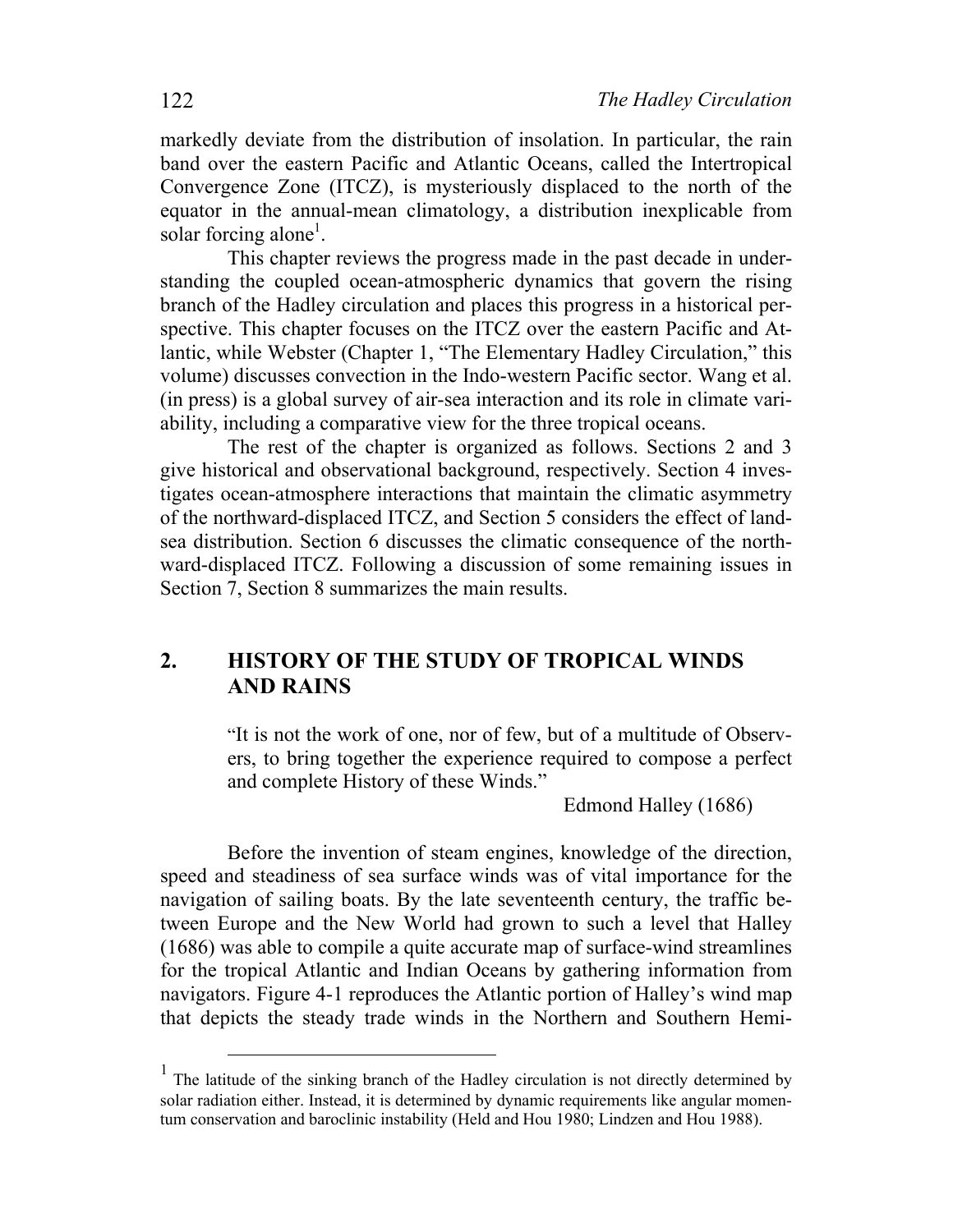spheres. Remarkably, the southeasterly and northeasterly trades meet north of, instead of on, the equator as one might expect from equatorial symmetry. The ITCZ—the modern term for the region where the trade winds meet—is displaced to the Northern Hemisphere in the annual mean. Halley wrote about the ITCZ: "it were improper to say there is any Trade Winds, or yet a Variable; for it seems condemned to perpetual Calms, attended with terrible Thunder and Lightning, and Rains so frequent, that our Navigators from thence call this part of the Sea the *Rains*".



*Figure 4-1.* Halley's (1686) map of surface wind streamlines. The southeasterly trade winds are shown to converge onto the Northern Hemisphere.

In the ITCZ, surface air rises and in the process, the water vapor it carries condenses, resulting in the frequent rains and thunderstorms Halley noted and releasing a huge amount of latent heat that drives the Hadley and global circulation of the troposphere. Hereafter we will use the terms  $ITCZ$ <sup>2</sup>

<sup>&</sup>lt;sup>2</sup> More precisely, our definition of ITCZ refers to those surface convergence zones over warm oceans with sea surface temperatures (SSTs) greater than the convective threshold (26–  $27^{\circ}$ C). There are surface convergence zones over cool sea surface that are not associated with deep convection and significant precipitation. Instead, they are associated with shallow boundary-layer circulation.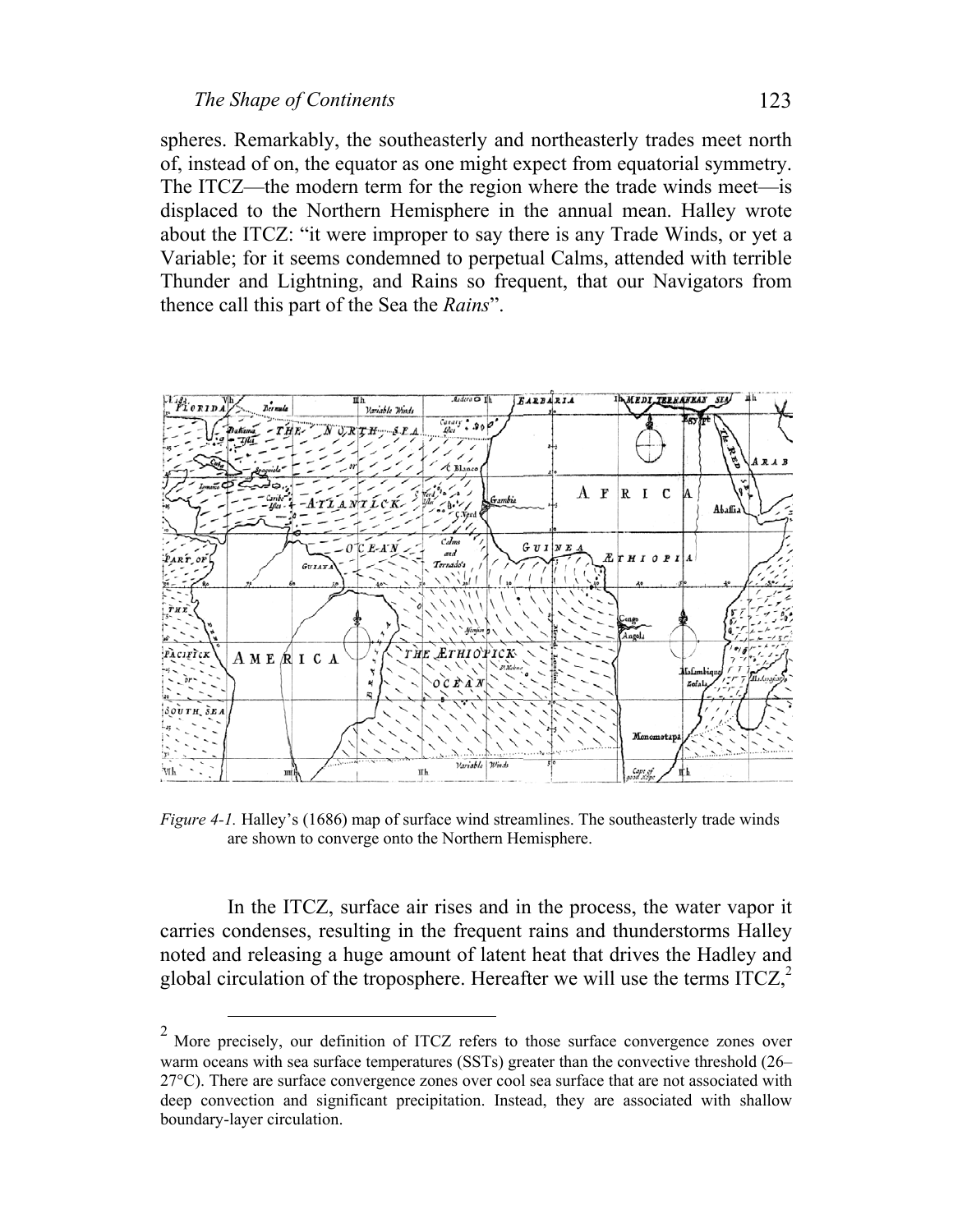convective zone, and precipitation band interchangeably. The ITCZ resides in a zone of "perpetual calms" in Halley's words, and is now called the Equatorial Doldrums in textbooks. As will become clear in Section 4.1, the collocation of the Doldrums with the ITCZ is the key to the mystery of their northward displacement from the equator.

Before the late seventeenth century, the vast Pacific Ocean was much less navigated than the Atlantic and Halley had little information on its wind distribution other than accounts that "there is great conformity between the winds of this Sea and those of the Atlantic." This lack of observations forced Halley to draw an "analogy between" the Pacific winds "and those of the Atlantic." Interestingly, Halley did not draw a perfect analogy with the Atlantic winds; in his map, the Pacific trades converge on the geographical equator, rather than on northern latitudes as in the Atlantic. Perhaps Halley or his contemporaries had no reason to believe that the Pacific wind system should depart from equatorial symmetry. By the late nineteenth century, Köppen's (1899) atlas showed that the similarity between the Pacific and Atlantic is greater than Halley thought; as in the Atlantic, the Pacific trades also converge onto the Northern Hemisphere even in boreal winter.



*Figure 4-2.* Annual-mean climatological precipitation (white contours at 2 mm/day intervals; shade  $> 4$  mm/day), and SST (black contours at  $1^{\circ}$ C intervals; only contours for 27°C and above are plotted), based on the Climate Prediction Center Merged Analysis of Precipitation (CMAP; Xie and Arkin 1996) and the Reynolds and Smith (1994) data set, respectively.

A reliable precipitation climatology proves more difficult to obtain because of the sporadic nature of rains. In Bartholomew and Herbertson's (1899) map of annual rainfall, the Pacific Ocean was left blank. (One can nevertheless infer a strong equatorial asymmetry from the depicted rainfall on the Pacific coast that is over 160 inches/year in Colombia north of the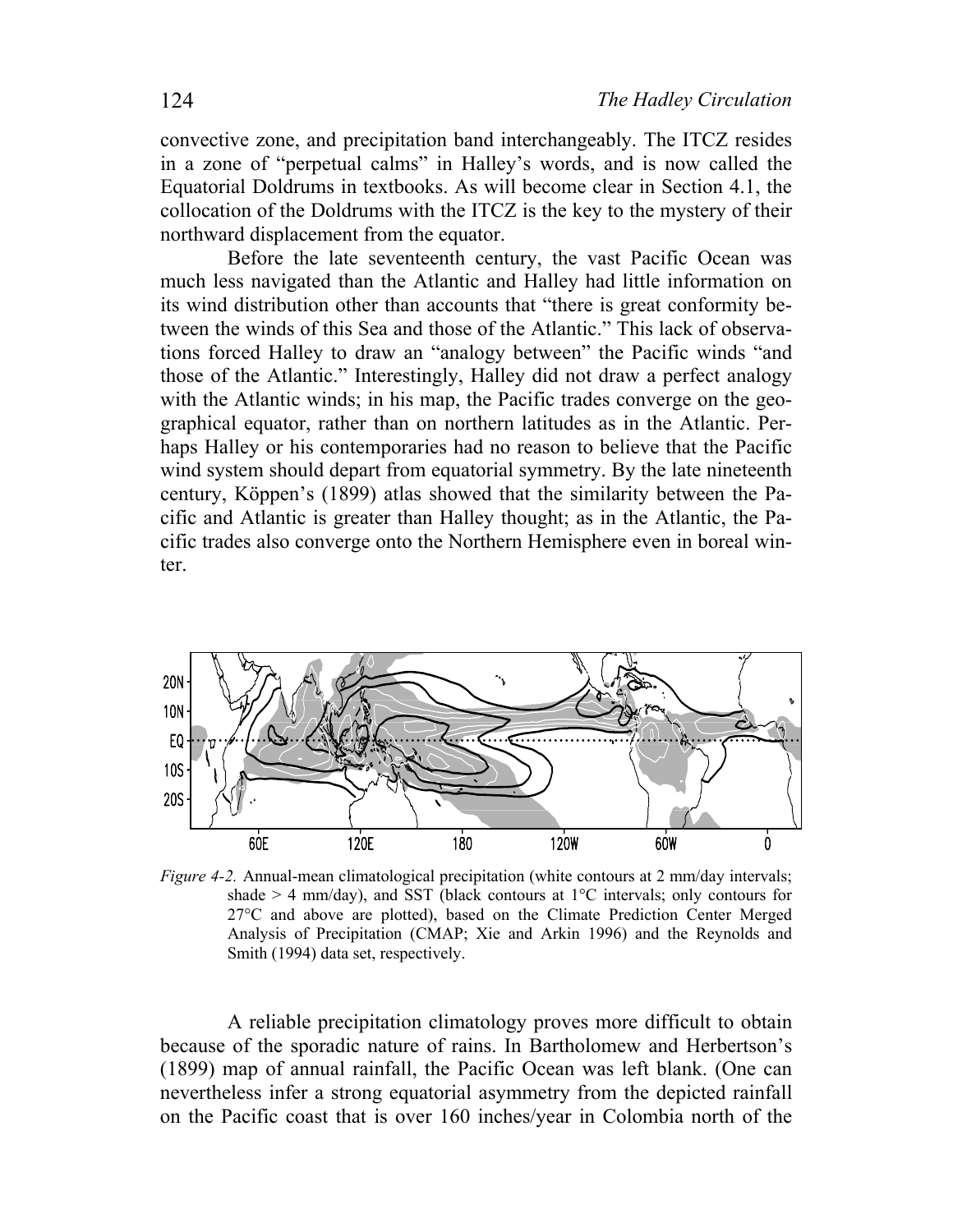equator but less than 10 inches/year on the Peruvian coast.) For the midtwentieth century, Möller's (1951) map of annual mean rainfall is very similar to modern climatology (Fig. 4-2), showing that the ITCZ rain band is clearly displaced to the Northern Hemisphere over both the eastern Pacific and the Atlantic.

### **3. OBSERVATIONAL BACKGROUND**

The advent of satellite remote sensing opened the door for global observations of clouds in the 1960s and, somewhat later, for observations of precipitation. In an early climatology of reflectivity (U.S. Air Force and U.S. Department of Commerce 1971), the Pacific and Atlantic ITCZ appears on the dark ocean background as a silver belt that is north of the equator in both boreal summer and winter and one of the most visible and striking features in such satellite images. Since 1979, outgoing long-wave radiation (OLR) measurements by satellite infrared sensors are often used as a proxy of precipitating deep convection that reaches great heights. A paradox arises: Over the eastern Pacific and Atlantic, the OLR-based estimate of rainfall is too low compared to ship reports, which indicate substantial precipitation accompanied by strong surface wind convergence there (Fig. 4-3). It turns out that this underestimation by the OLR-based method in the eastern Pacific and Atlantic ITCZ is due to the fact that the sea surface temperature (SST  $\sim$ 27°C) there is significantly lower than it is in the Indo-western Pacific warm pool ( $SST > 28^{\circ}$ C). As a result, convection in the eastern Pacific and Atlantic does not reach as high as in the western Pacific, yielding higher OLR values (Thompson et al. 1979; J.M. Wallace 1994, personal communication.). More recent satellite microwave sensors, measuring quantities more directly related to precipitation than the infrared ones, observe similar rain rates in the eastern and in the western Pacific.

Figure 4-2 shows the annual mean precipitation climatology based on combined infrared and microwave satellite observations. Over the continents and the Indo-western Pacific sector, the annual mean precipitation distribution in the tropics is more or less symmetric about the equator, consistent with solar radiation distribution. On the seasonal time scale, the maximum rainfall in these regions moves back and forth across the equator following the sun (Mitchell and Wallace 1992). This solar control of tropical convection breaks down over the eastern half of the Pacific and entire Atlantic, where deep convection is confined to the ITCZ north of the equator. This climatic asymmetry persists for most of the year, even during boreal winter when the solar radiation south of the equator exceeds that to the north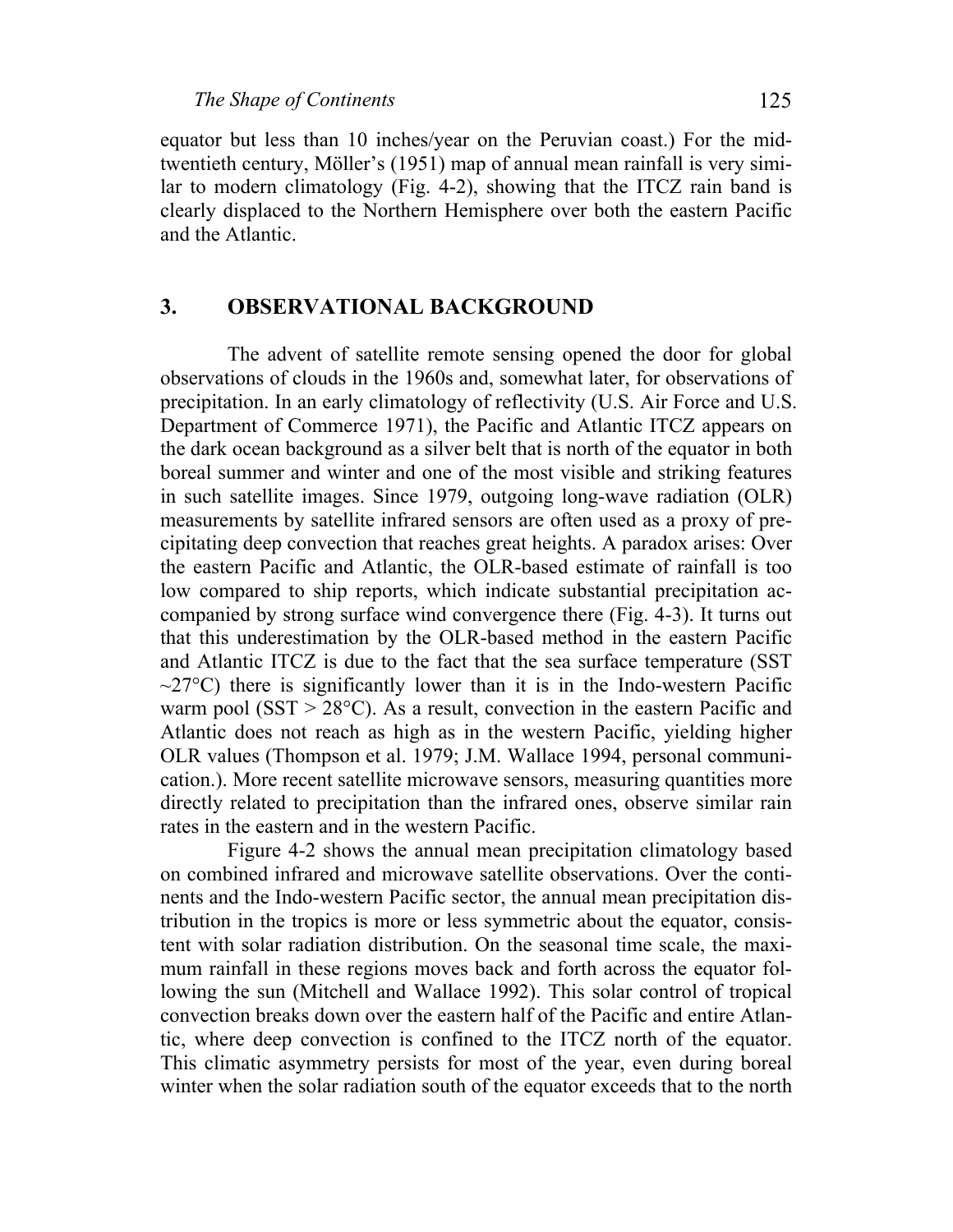(Fig. 4-4). Only for a brief period during March and April, a double ITCZ appears with a rain band on each side of the equator.



*Figure 4-3.* Climatological SST (contours in <sup>o</sup>C), surface wind vectors (m/s), and cloud cover (white contours at 5% intervals; shade  $> 60\%$ ), based on the Comprehensive Ocean-Atmospheric Data Set (COADS; Woodruff et al. 1987).

Located in the region where a great amount of latent heat is released to the atmosphere, the ITCZ is sometimes called the thermal equator. The peculiar location of the thermal equator in the eastern Pacific and Atlantic begs answers to the following questions. (1) Why is the ITCZ not on the equator where the annual mean solar radiation is the maximum? (2) Given that annual mean solar radiation is roughly symmetric about the equator, why is the ITCZ displaced north of the equator? and (3) What effect does this northward displacement of the thermal equator have on climate variability? Two schools of thought exist regarding the first two questions. One points to the strong hemispheric asymmetry in the landmass and its distribution and suggests that this continental asymmetry causes climatic asymmetry. The other camp proposes an SST control, countering the former with the fact that climatic asymmetry is weak in the Indian Ocean, yet the region has the greatest interhemispheric distribution in landmass. We will show that these schools of thought are not mutually exclusive and both are necessary for the complete answers. Let us first look at the arguments of SST control.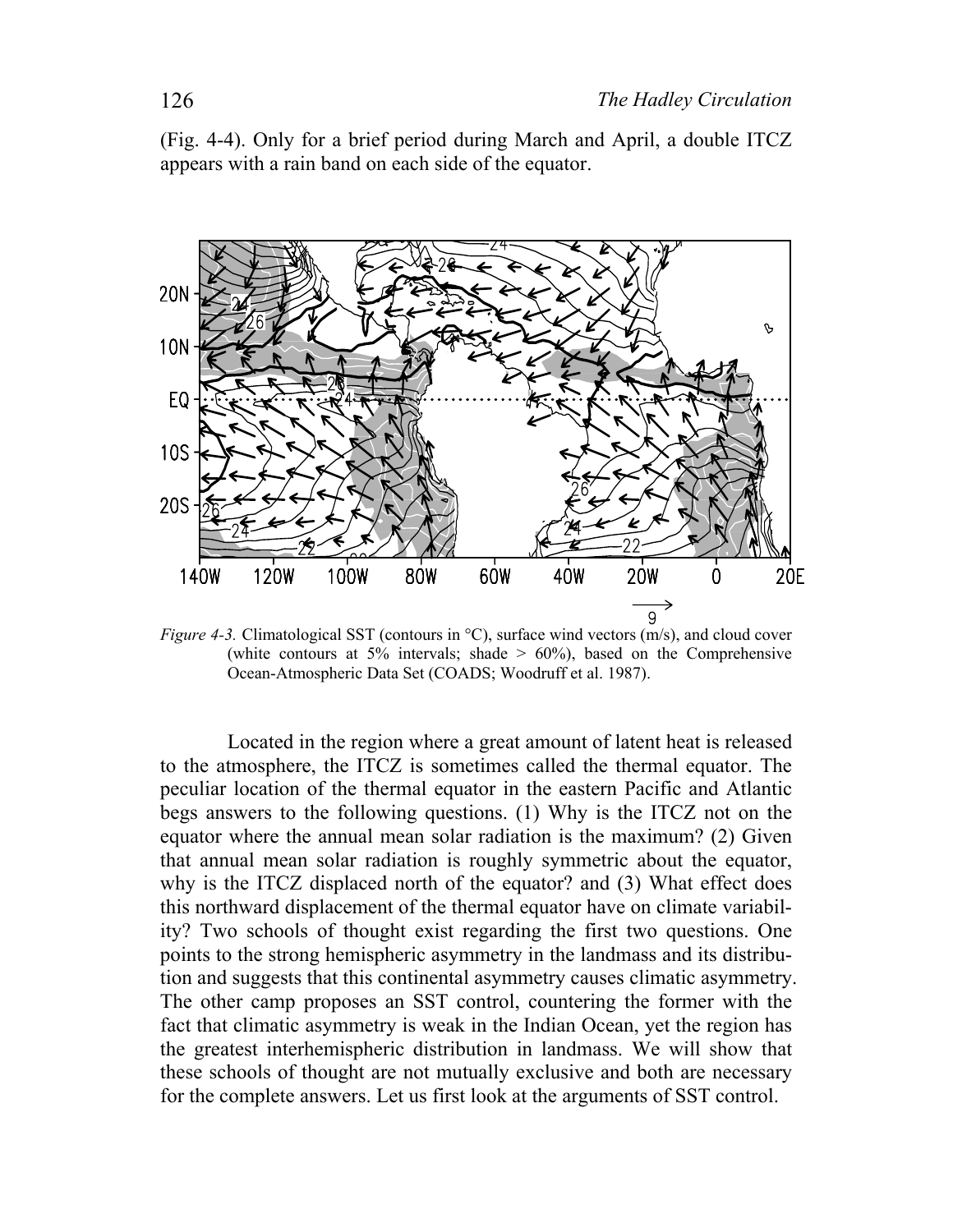

*Figure 4-4.* Time-latitude section of climatological SST (black contours in °C), surface wind vectors (m/s), based on COADS; and CMAP precipitation (white contours at 5 mm/d intervals; shade  $> 2.5$  mm/d). All zonally averaged in  $120^{\circ}$ W $-115^{\circ}$ W.

Sea surface temperature affects tropical convection through its effect on moist static stability and its gradient that drives moisture-laden winds in the marine boundary layer (MBL). An empirical SST threshold for deep convection exists at 26°C–27°C (e.g., Waliser and Graham 1993). Indeed, major tropical precipitation is confined within the 27°C SST contours (Fig. 4-2). The correspondence between SST and tropical convection is not perfect, however. This is especially the case in the Indo-western Pacific region where, for example, SST has a broad equatorial maximum, yet the precipitation maximum occurs off the equator on either side. Atmospheric general circulation model (AGCM) experiments under aqua-planet conditions suggest that depending on the convection scheme used, precipitation shows a single maximum on the equator or a pair of maxima on either side of the equator in response to such a broad equatorial maximum of SST (Numaguti and Hayashi 1991). The physics of such subtlety is not well understood, and it remains unclear how SST affects convection over the Indo-western Pacific warm pool, where the SST gradient is weak.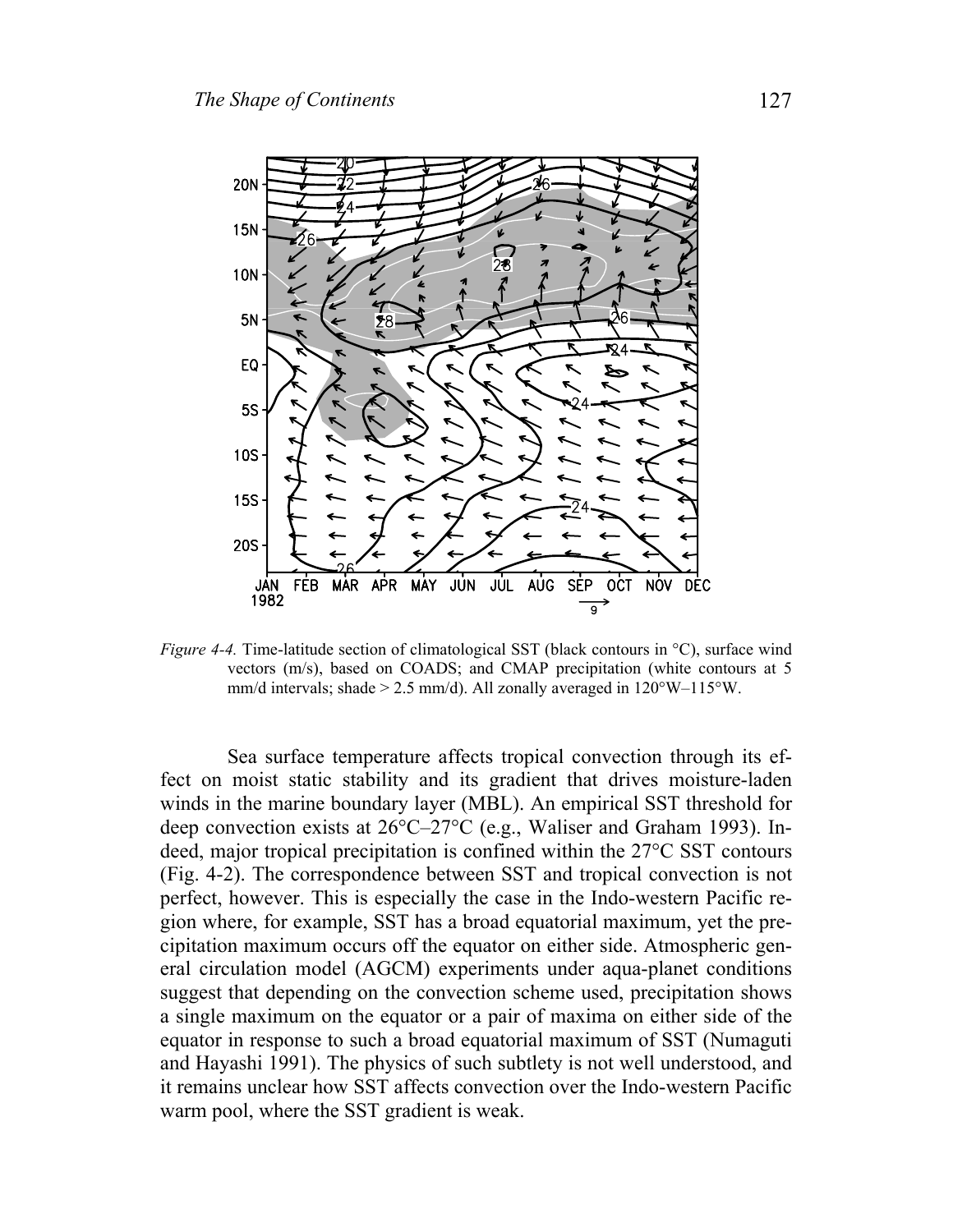The SST control over precipitation is much stronger in the eastern Pacific and in the Atlantic, where the SST gradient is strong. This SST control is perhaps best illustrated by its coevolution with convection and surface winds (Fig. 4-4). Most of the time, warm water with  $SSTs > 26^{\circ}C$  is confined to north of the equator, and so is convection. From April to September, the precipitation maximum moves northward from 5°N to 10°N, apparently dragged by the northward shift of the SST maximum. Briefly in March and April, as the equatorial cold tongue relaxes, the meridional SST gradient weakens substantially between 10°S and 15°N, and SST south of the equator rises above the 26°C threshold, reaching as high as 27°C. Over this Southern Hemisphere warm water, considerable precipitation takes place and a double ITCZ symmetric about the equator is often observed during these months<sup>3</sup>. Surface wind convergence follows the same seasonal cycle of and is tightly coupled with SST and precipitation. While some details remain to be worked out, such as the equatorward displacement of the precipitation maximum from the SST maximum in the Northern Hemisphere (Hastenrath 1991), their joint seasonal cycle in Figure 4-4 illustrates the strong SST control of convection in this part of the world.

#### **4. AIR-SEA FEEDBACK**

The SST control mechanism offers a partial solution to the problem of climatic asymmetry. From such a meteorological point of view, the ITCZ remains north of the equator over the eastern Pacific and Atlantic because SST is higher north of the equator than south. From an oceanographic point of view, on the other hand, SST is higher north of the equator because the ITCZ stays in the Northern Hemisphere. This circular argument suggests that the northward-displaced ITCZ and high SST band are just two sides of the same coin and understanding both phenomena requires an air-sea interaction approach<sup>4</sup>.

<sup>&</sup>lt;sup>3</sup> The discovery of such a double ITCZ from satellite cloud imagery in March 1967 (Kornfield et al. 1967) led to a brief excitement that it vindicates Charney's (1971) then unpublished theory of Ekman CISK (conditional instability of the second kind) that predicts such a double ITCZ. Based on atmospheric GCM results, Manabe et al. (1974) show that SST effect is more important in controlling the eastern Pacific ITCZ.

<sup>&</sup>lt;sup>4</sup> Pike (1971) used a coupled ocean-atmosphere model to study the meridional configuration of the ITCZ. His results answer the first question in the previous section. Namely, under the prevailing easterlies, wind-induced upwelling reduces SST on the equator to a level that deep convection is no longer possible. At the end of his 88-day integration, a single ITCZ forms away from the cold equator. Curiously, however, SST under the ITCZ is 0.5°C lower than on the other side of the equator, in contrary to the observed SST-precipitation relation (Fig. 4-3).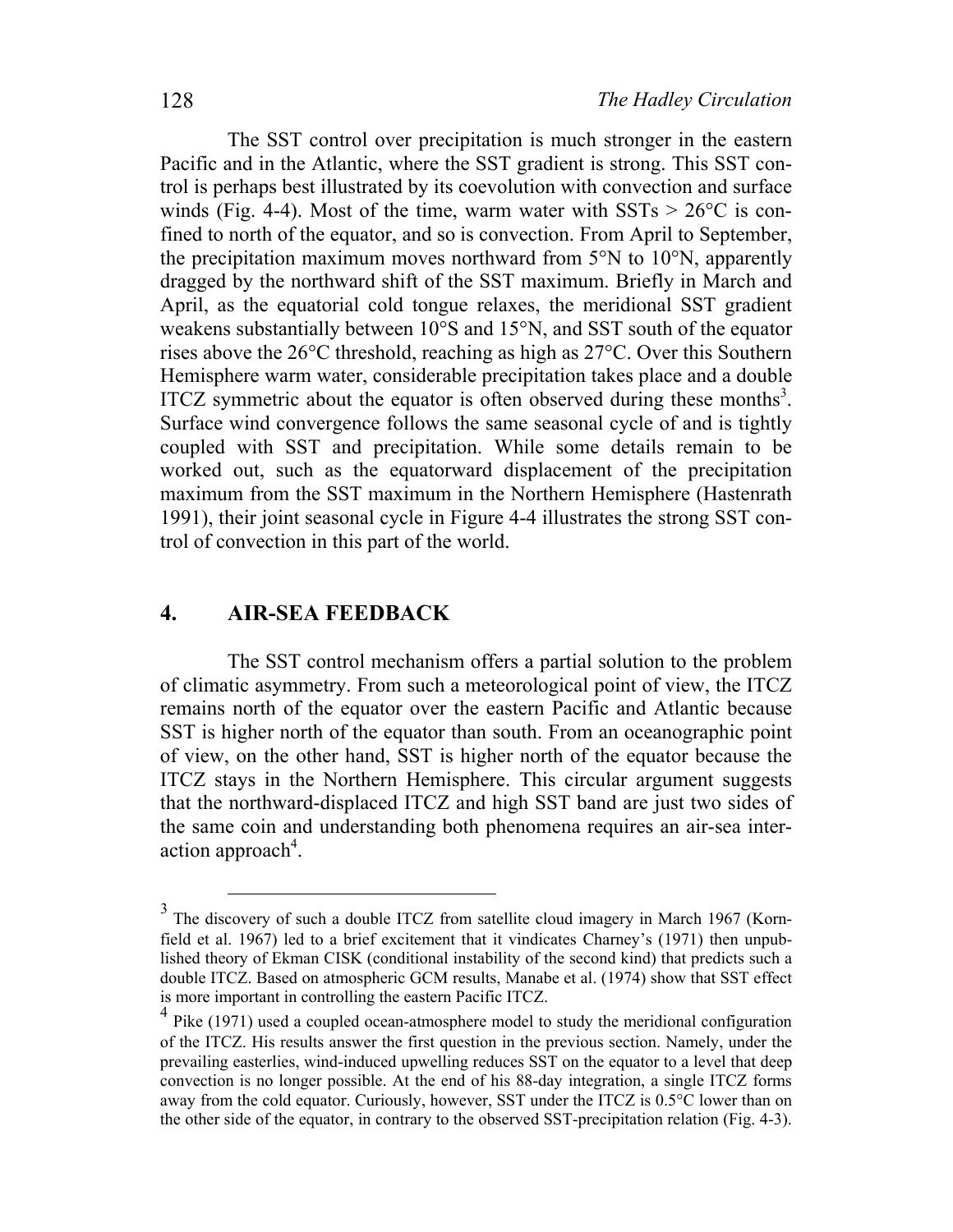In recognition of their importance for the El Niño/Southern Oscillation (ENSO) and its global impact, the eastern Pacific ITCZ and equatorial annual cycle were extensively discussed at several of the National Oceanic and Atmospheric Administration's (NOAA) Equatorial Pacific Ocean Climate Studies (EPOCS) Program principal investigators meetings in the early 1990s. Stimulated by these discussions, investigators proposed several airsea feedback mechanisms for maintaining the observed climatic asymmetry characterized by the northward-displaced ITCZ.

### **4.1. Wind-Evaporation-SST Feedback**

Surface evaporation, a function of both SST and wind speed, is the major means for tropical oceans to balance incoming solar radiation. Surface wind speed reaches a minimum at the ITCZ in both the eastern Pacific and the Atlantic (Figs. 4-3 and 4-4), a fact Halley (1686) documented<sup>5</sup>. Based on this observation, Xie and Philander (1994) propose the following mechanism for breaking the equatorial symmetry set by solar radiation. Suppose that somehow SST north of the equator becomes slightly warmer than to the south (Fig. 4-5). The sea level pressure (SLP) gradient will drive southerly winds across the equator. The Coriolis force acts to turn these southerlies westward south and eastward north of the equator. Superimposed on the background easterly trades south of the equator, these anomalous southeasterlies increase surface wind speed and hence evaporative cooling. Conversely, north of the equator wind speed and surface evaporation decrease, amplifying the initial northward SST gradient. This wind-evaporation-SST (WES) feedback offers an explanation for the observed cross-equatorial differences in both wind speed and SST in Figure 4-3. If one assumes that everything else is the same at 10°N and 10°S, a 25% wind speed difference leads to an SST difference of 3°C according to the Clausius-Clapeyron equation for saturated water vapor content (for a typical wind speed of 7–8 m/s). To balance the net radiative flux, SST must rise (fall) under weak (strong) winds at  $10^{\circ}$ N (S).

Why Pike's model ITCZ chooses to form in the colder hemisphere is unclear, possibly because the integration is too short to filter out chaotic variability in the tropical convection. Manabe (1969) clearly recognizes the effect of equatorial upwelling on tropical convection, but somehow the oceanic ITCZ stays on the equator in his one-year integration of a coupled GCM.

<sup>&</sup>lt;sup>5</sup> In the ITCZ, annual mean scalar wind speed is considerably greater than vector speed because of the rectification by westward-traveling easterly waves (e.g., Gu and Zhang 2002) and the seasonal march of the Doldrums (Section 7.1). In the 4-year (August 1999–July 2003) observations by the QuikSCAT satellite scatterometer, the mean scalar wind speed is 6–7 m/s in the ITCZ as opposed to  $\sim$ 8 m/s on the other side of the equator along 10 $\rm{^{\circ}S}$ .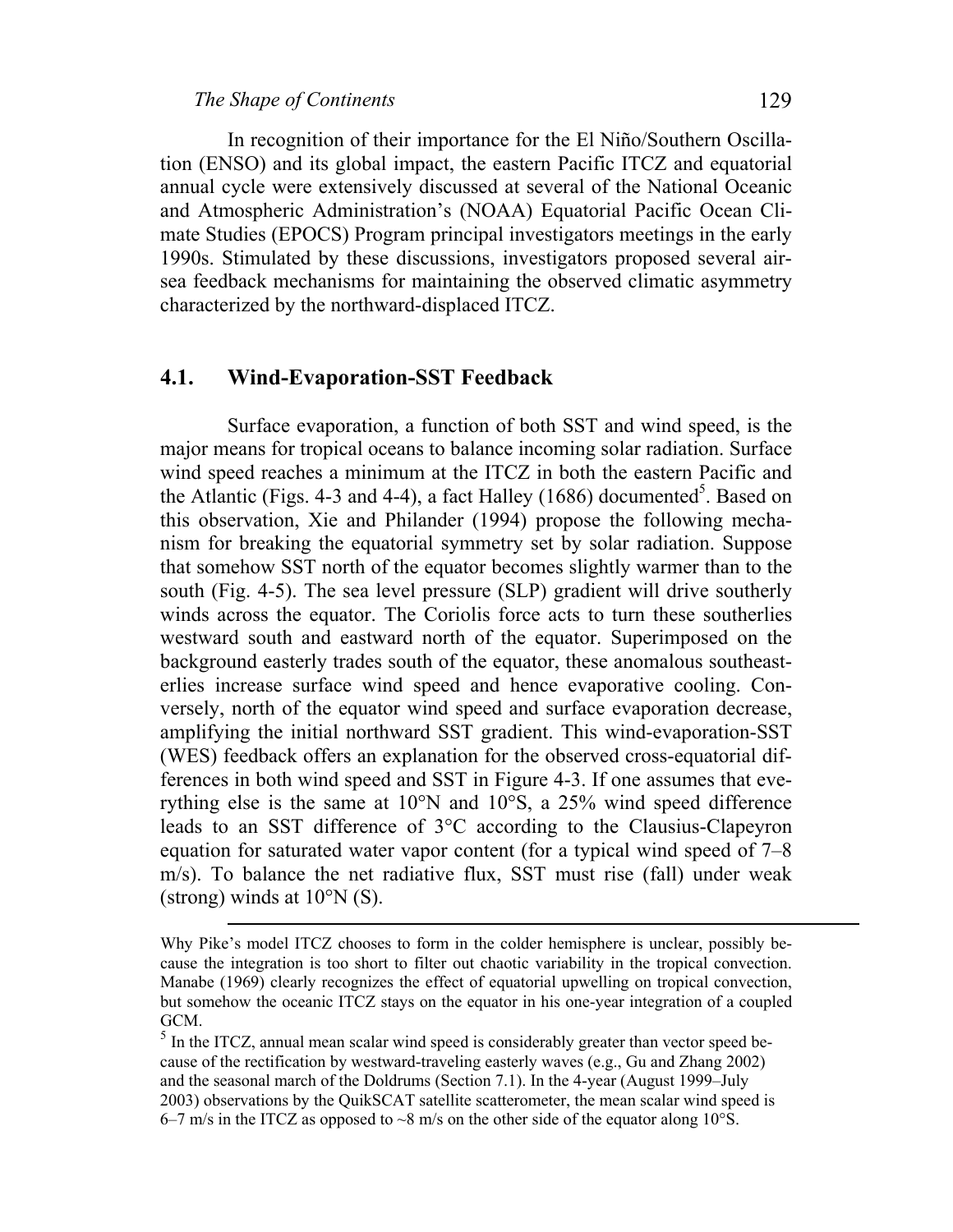

*Wind-Evaporation-SST (WES) Feedback* 

*Figure 4-5.* Schematic of the WES feedback: anomalies of SST in contours (negative dashed) and surface wind velocity in black vectors. The gray vectors on the right signify the background easterly trades.

Xie and Philander (1994) demonstrate the symmetry-breaking effect of this WES feedback with a zonally symmetric coupled model. The model convection is linearly proportional to SST above a threshold and vanishes when SST falls below it. The surface wind is computed based on a linear model. The model SST is computed based on a slab mixed-layer model cooled by upwelling centered on the equator. Because of the WES feedback, the symmetric solution with a double ITCZ becomes unstable and the model settles into an asymmetric steady state. Under forcing and boundary conditions that are perfectly symmetric, the coupled model develops a single ITCZ on one side of the equator that is collocated with the surface wind speed minimum and SST maximum (Fig. 4-6).

When equatorial upwelling is removed, SST reaches the maximum at the equator and so does the model convection. Only when the equator is kept colder than the convective threshold by ocean upwelling, the coupled system has a choice among the double-ITCZ symmetric solution and two asymmetric ones with a single off-equatorial ITCZ. Because of the WES feedback, the symmetric solution with a double ITCZ is unstable and the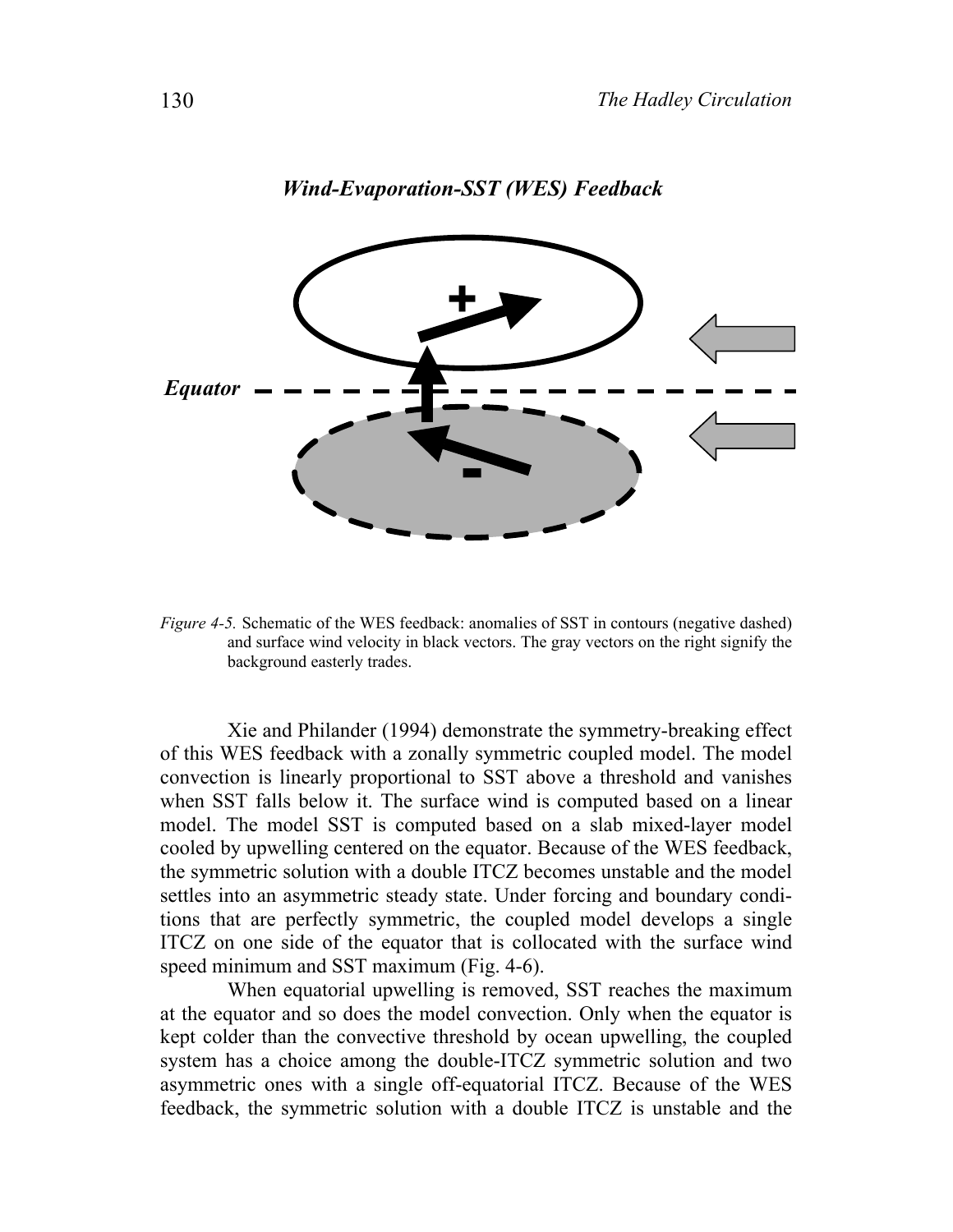model settles into an asymmetric steady state. This necessary condition of equatorial upwelling for the development of climatic asymmetry is consistent with the observation that the ITCZ is nearly symmetric over the Indowestern Pacific warm pool but kept to the north of the equator over the eastern Pacific and the Atlantic where ocean upwelling maintains a cold equator.



*Figure 4-6.* Asymmetric solution to the Xie and Philander (1994) model under equatorially symmetric conditions: (a) wind speed and (b) SST.

#### **4.2. Stratus-SST Feedback**

While solar radiation at the top of the atmosphere is nearly symmetric about the equator, its distribution at the sea surface is not, because of the reflection by clouds. Figure 4-3 shows the observed cloudiness climatology (shade). The narrow band of convective clouds in the ITCZ is a negative feedback on SST, reducing the climatic asymmetry. Toward the east end of both the Pacific and Atlantic basins, an extensive low cloud deck with annual mean cloud cover exceeding 60% helps cool the southern tropical oceans by reducing insolation at the sea surface. Klein and Hartmann (1993) report that the low-level stratus cloud cover is highly correlated and increases with atmospheric stability above the sea surface. The Peruvian cloud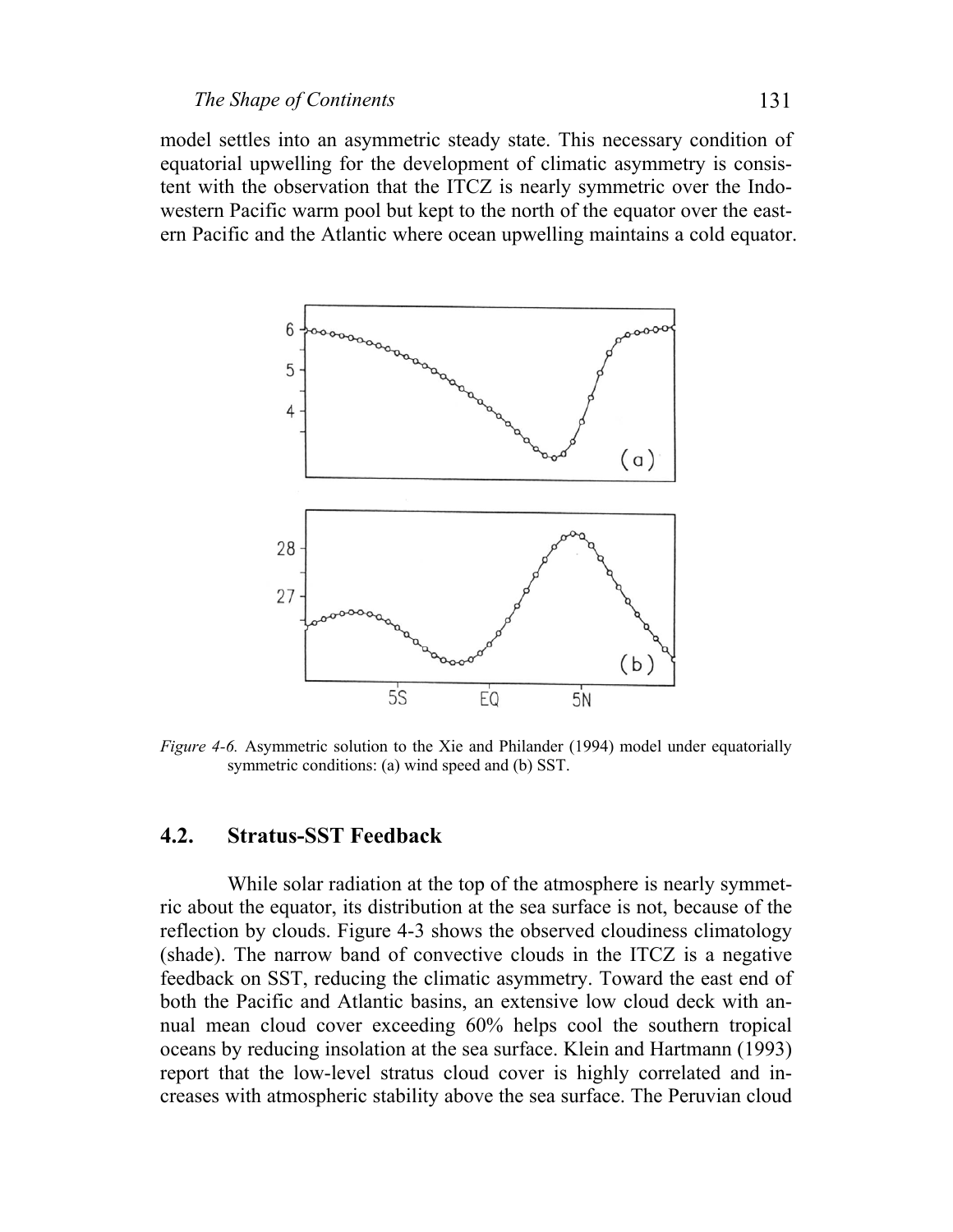cover peaks in boreal fall when the local air temperature in the lower troposphere is at its minimum. Philander et al. (1996) suggest that this cloud cover peak off Peru results from seasonal cooling of local SST. They further propose a positive feedback between stratus clouds and SST: An initial SST cooling increases the atmospheric stability and hence the stratus cloud cover, which acts to amplify the initial sea surface cooling by reflecting solar radiation into space. This positive stratus-SST correlation is observed in interannual variations over the South Pacific (Klein and Hartmann 1993) and South Atlantic (Tanimoto and Xie 2002) stratus cloud regions. For the South Atlantic cloud deck, Tanimoto and Xie estimate that cloud cover increases by 10% in response to a 1°C drop in local SST, twice as much as Klein and Hartmann's estimate for the cloud cover response near the equatorial southeast Pacific. These different findings presumably arise because the authors focus on different SST and atmospheric circulation anomaly patterns— ENSO is an important player in South Pacific cloud cover variations while the anomalies of South Atlantic stratus clouds are associated with the meridional shift of the Atlantic ITCZ as well as local SST changes on the basin scale.

Using a coupled GCM, Philander et al. (1996) demonstrated the effect of this stratus-SST feedback on climatic asymmetry. They reported that climatic asymmetry is markedly strengthened if a stratus cloud parameterization based on Klein and Hartmann's (1993) observations is implemented, in which the cloud cover increases with static stability of the lower atmosphere. This stratus effect on the eastern Pacific ITCZ is found in other coupled GCMs (Ma et al. 1996; Kimoto and Shen 1997; Yu and Mechoso 1999; Gordon et al. 2000; Fu and Wang 2001).

Philander et al.'s (1996) original feedback concept considers only the indirect effect of stratus clouds on the ITCZ through SST. The intense upward long-wave radiation at the top of these clouds also cools the marine boundary layer, strengthening the South Pacific subtropical high and the cross-equatorial southerly winds that converge on the northern ITCZ (Nigam 1997). This direct effect on the atmosphere is confirmed in a full physics model but the effect is modest; a complete removal of the cloud radiative effect south of the equator leads to a 10%–20% decrease in the intensity of the eastern Pacific ITCZ (Wang et al., submitted).

#### **4.3. Upwelling-SST Feedback**

Southerly to southeasterly winds dominate the eastern Pacific and Atlantic equator. In response to these cross-equatorial winds, surface ocean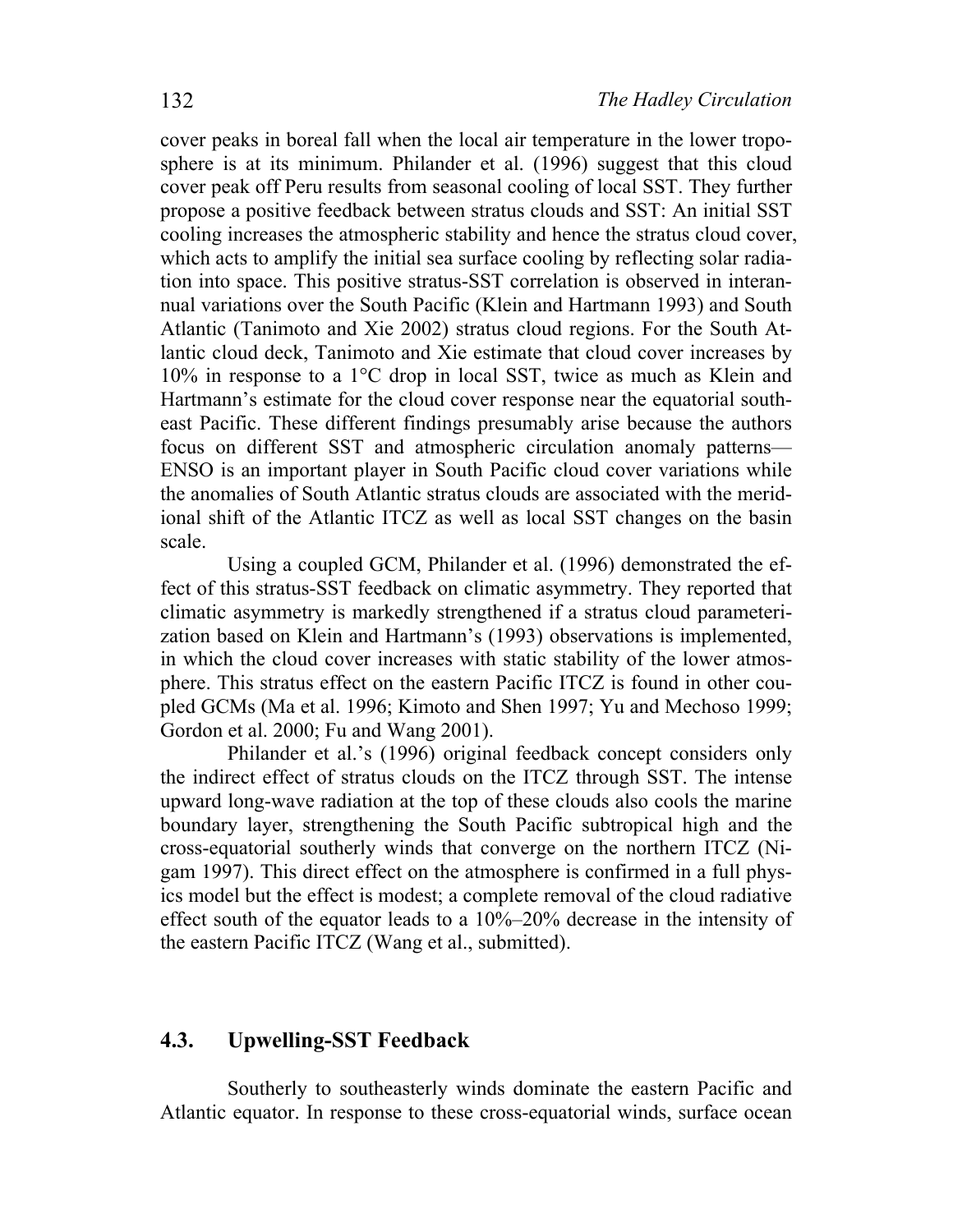currents flow downwind near the equator but become perpendicular to the wind direction  $2^{\circ}-3^{\circ}$  away from the equator as the Coriolis effect becomes important. In response to a southerly wind forcing, this change in flow regime generates ocean upwelling south and downwelling north of the equator. The resultant northward SST gradient strengthens the cross-equatorial winds, completing a positive feedback loop (Chang and Philander 1994). This feedback explains the observation that the center of the equatorial cold tongue is consistently shifted south of the equator in the eastern Pacific and the Atlantic. Since the upwelling effect on SST becomes less important in the off-equatorial open ocean (say poleward of  $3^{\circ}$ ), this mechanism is probably secondary in generating the broader latitudinal asymmetry between  $10^{\circ}$ S and  $10^{\circ}$ N.

The narrower meridional asymmetry, as characterized by a strong SST front at 2°N and weak SST gradients at 2°S, is receiving much attention lately. Satellite scatterometer measurements indicate a strong wind deceleration along the axis of the cold tongue and a strong acceleration as the air flows across the equator (Chelton et al. 2001). Attributed to SST-induced adjustment in vertical wind shear (Wallace et al. 1989), this deceleration of wind on the equator leads to strong wind curl that favors upwelling south of the equator (Chelton et al. 2001). It also maintains a surface wind convergence south of the equator (Liu and Xie 2002), which is not associated with deep convection because a strong temperature inversion caps the marine boundary layer except for a brief period during March–April when local SST exceeds 26°C (Fig. 4-4). Quasi-periodic (monthly) tropical instability waves produce spectacular meanders at the equatorial front centered at 1°N– 2°N, inducing covariations in the atmospheric boundary layer. In particular, an increase in SST along the front is associated with an increase in boundary-layer cloud cover (Deser et al. 1993; Hashizume et al. 2001), an association opposite to the one observed over the stratus cloud decks west of South America and South Africa. The cross-equatorial flow in the MBL and its interaction with the ITCZ are foci of a recent field campaign over the eastern Pacific (Cronin et al. 2002; Raymond et al. 2004; Small et al. 2005).

## **5. CONTINENTAL FORCING AND ITS WESTWARD CONTROL**

Air-sea feedbacks are important in keeping the ITCZ north of the equator. They do not fully explain, however, why the Northern, not the Southern Hemisphere is favored in the Pacific and Atlantic. A long-held belief is that hemispheric asymmetry in area, shape, and orography of continents ultimately gives rise to the climatic asymmetry. This must be gener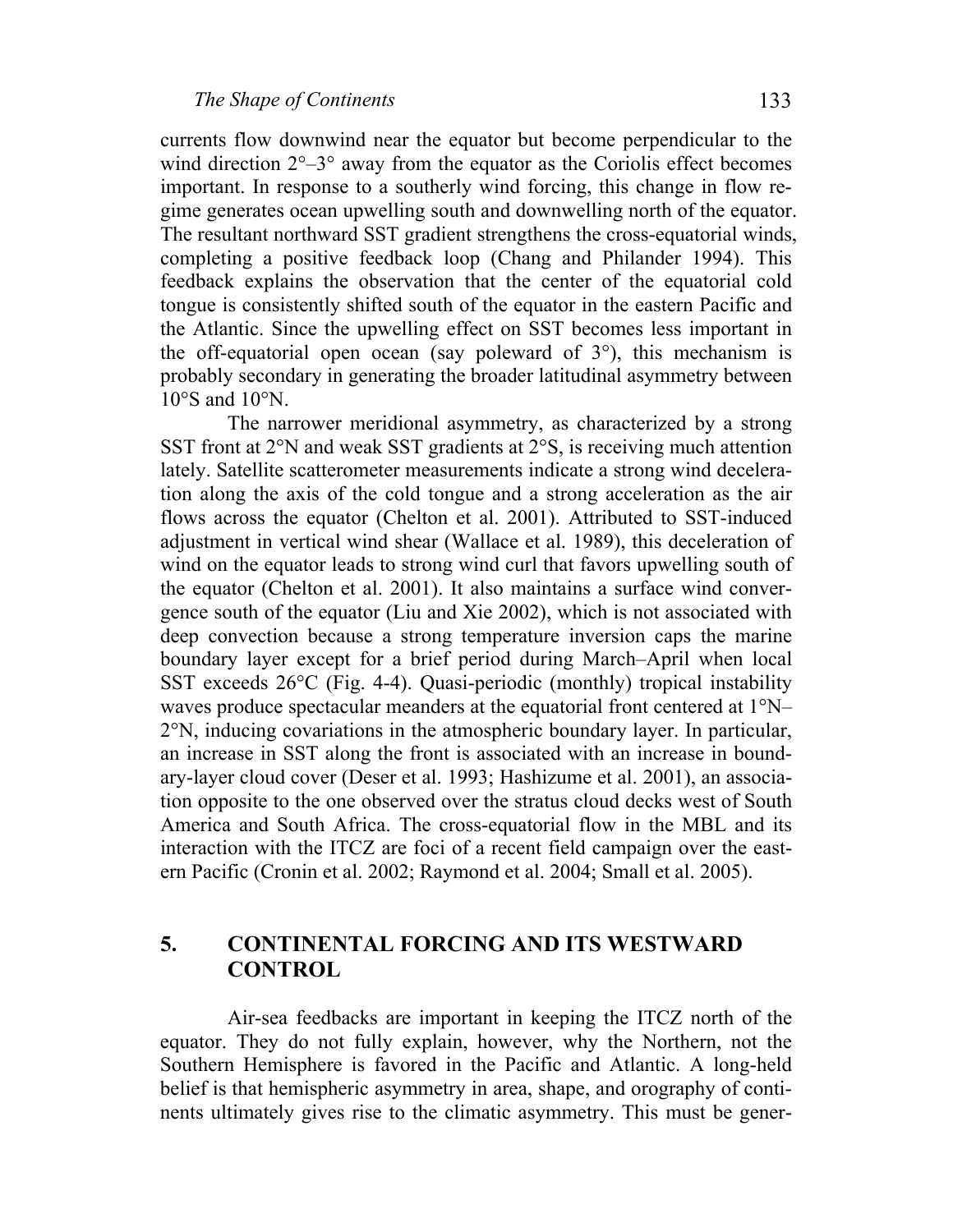ally true, for the northward-displaced ITCZ has existed for a long time—at least since Europeans began sailing in the Atlantic many hundred years ago. Unanswered until very recently have been the following specific questions. Which continental features and how do they move the ITCZ away from the equator? For the Pacific, is the shape of the Asian-Australian continents to the west or that of the Americas more important? Given that the direct atmospheric response to continental asymmetry is likely to be confined near the coast, what sustains the climatic asymmetry in the middle of the vast Pacific, far away from any continents?

#### **5.1. Westward Control**

Xie (1996a) develops a simple theory to address these questions. The nondimensional equation for SST difference between meridional SST maxima north and south of the equator may be cast as

$$
\frac{\partial (T_N - T_S)}{\partial t} = \sigma V - (T_N - T_S),\tag{1}
$$

where *V* is the meridional wind velocity on the equator and  $\sigma$  is a positive quantity called the WES coefficient. The right-hand side (rhs) is obtained by linearizing the surface latent heat flux. The first term reflects its wind-speed dependence and represents the WES effect: Southerly cross-equatorial winds will reduce (increase) wind speed and evaporation north (south) of the equator (Fig. 4-5). The second term on the rhs reflects the SST dependence of surface evaporation and acts as Newtonian cooling. The local cloud-SST feedback may be absorbed in the second term. Time has been normalized with the resultant effective Newtonian cooling coefficient.

Cross-equatorial wind velocity is modeled with a quasi-steady Rossby wave equation that is forced by the meridional SST gradient

$$
(1 - \frac{\partial}{\partial x})V = (T_N - T_S),
$$
\n(2)

where the east-west distance *x* has been normalized by the e-folding scale of the damped long Rossby wave. Combining (1) and (2) yields an equation for cross-equatorial wind velocity that serves as a measure of climatic asymmetry

$$
(\frac{\partial}{\partial t} + 1)(1 - \frac{\partial}{\partial x})V = \sigma V.
$$
\n(3)

For the axisymmetric case, (3) reduces to

$$
\frac{\partial}{\partial t}V = (\sigma - 1)V \tag{4}
$$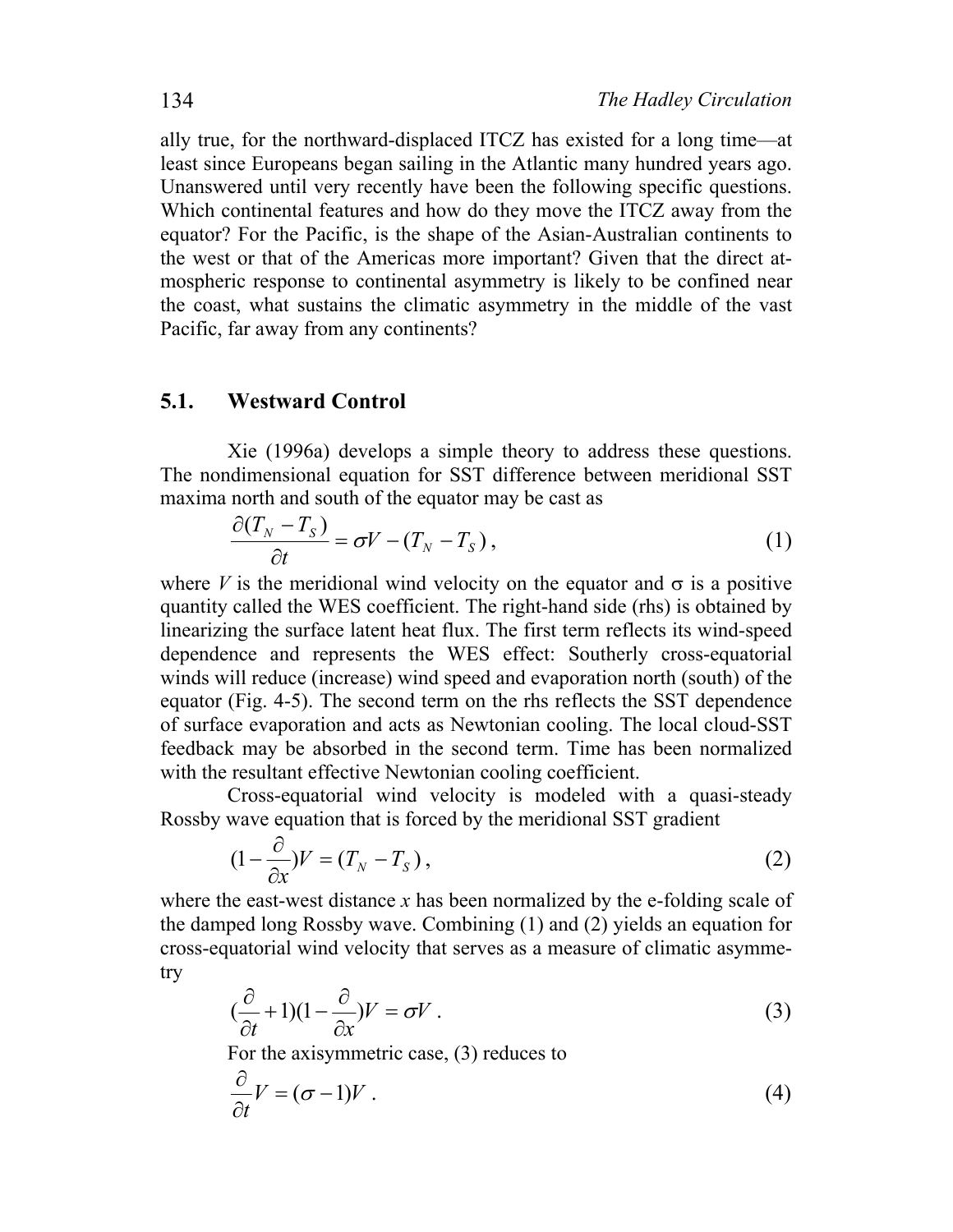If the WES effect is strong enough to overcome the Newtonian cooling, the solution to (4) becomes unstable and small latitudinal asymmetry grows into amplitudes large enough to push the ITCZ to one side of the equator and eliminate convection on the other, as reported in Xie and Philander (1994).

In general, Equation (3) may be solved by imposing an eastern boundary condition

$$
V\big|_{x=0} = V_E \,. \tag{5}
$$

 $V_E$  is positive in both the Pacific and Atlantic (Fig. 4-3) and as part of the westward-traveling Rossby wave, results solely from continental forcing to the east. The steady-state solution to (3) and (5) is

$$
V = V_E e^{(1-\sigma)x} \tag{6}
$$

Namely, the oceanic climate asymmetry is controlled by continental asymmetry on the ocean's eastern boundary. Positive air-sea feedback increases the e-folding zonal scale  $(1 - \sigma)^{-1}$ , allowing the influence of continental asymmetry to penetrate far into the west, over nearly 10,000 km in the Pacific. Observed meridional wind on the equator peaks on the South American coast and decays westward, indicating that the real Pacific Oceanatmosphere is subcritical ( $\sigma$  < 1).

The continent's westward control over oceanic climate stems from the fact that under the long-wave approximation, all asymmetric signals in the ocean and atmosphere have to propagate westward as Rossby waves. (The Kelvin wave can propagate eastward, but is symmetric about the equator.) Figure 4-7 is an explicit demonstration of this westward control in a coupled model in which a northern land bulge creates the latitudinal asymmetry. Basin-wide northward displacement of the ITCZ occurs only when the continental forcing is placed on the eastern continent. This westward copropagation of ocean-atmospheric anomalies is consistent with the coupled GCM results that a localized radiative cooling off the Peruvian coast strengthens climatic asymmetries across the Pacific (Ma et al. 1996; Kimoto and Shen 1997; Yu and Mechoso 1999). An immediate implication of this westward control mechanism is that the search for the symmetry-breaking forces can be narrowed down to the eastern continent—the Americas for the Pacific and Africa for the Atlantic.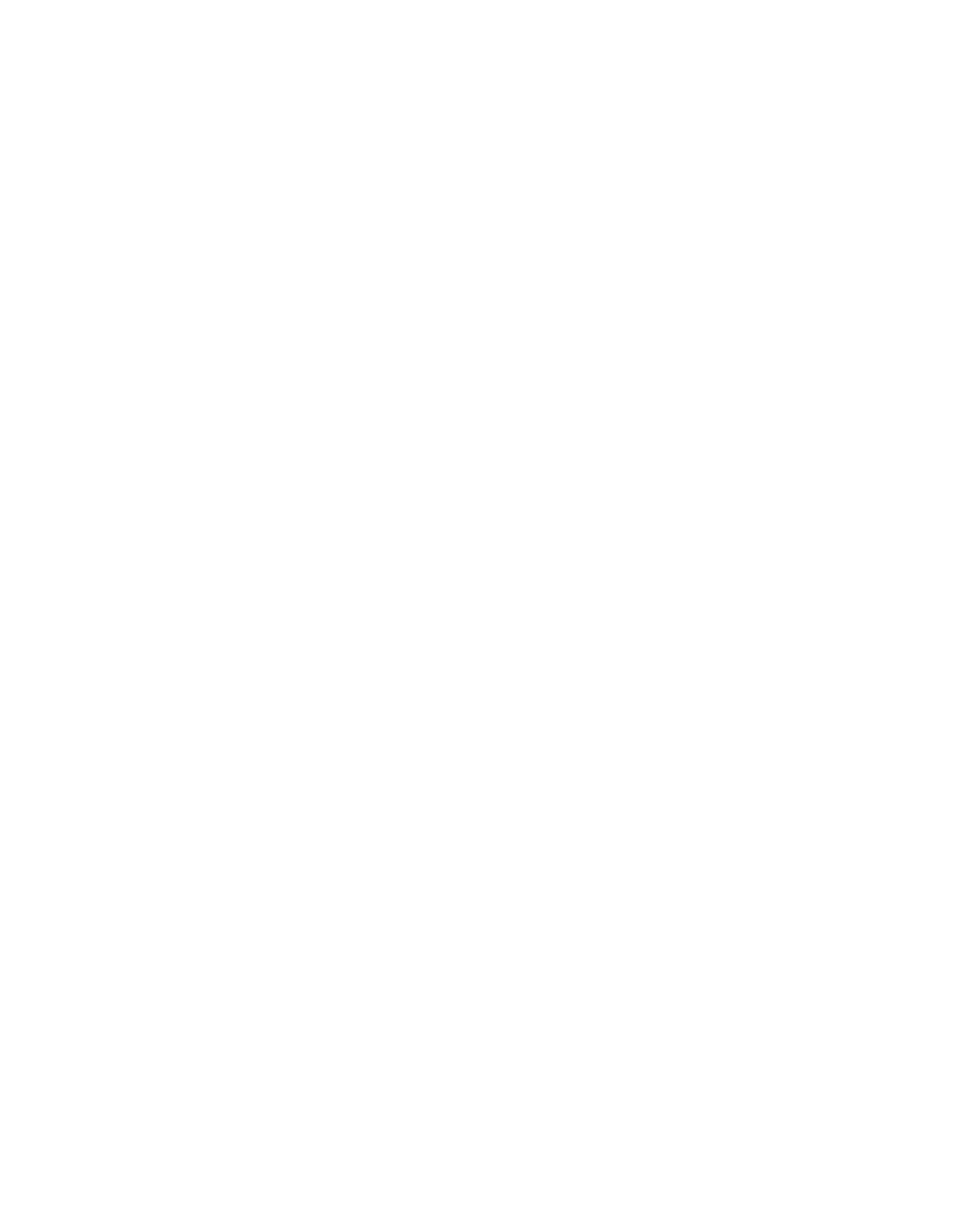# Chapter 4

# THE SHAPE OF CONTINENTS, AIR-SEA **INTERACTION, AND THE RISING BRANCH OF** THE HADLEY CIRCULATION

Shang-Ping Xie

International Pacific Research Center and Department of Meteorology, University of Hawaii, Honolulu, Hawaii 96822, U.S.A. xie@hawaii.edu

This chapter begins with a brief history of Intertropical Convergence Abstract Zone (ITCZ) research. It then goes on to summarize recent progress in understanding why the ITCZ is locked in the Northern Hemisphere in the eastern Pacific and Atlantic Oceans, and how this northward-displaced ITCZ affects the space-time structure of tropical climate variability.

#### $1<sub>1</sub>$ **INTRODUCTION**

The differential solar radiation in the meridional direction is the ultimate drive for the global Hadley circulation, dictating that its rising branch and heavy rainfall should be located near the equator. This solar forcing of the atmosphere is indirect, however, since most absorption of solar radiation takes place at the surface of earth. Over the tropical oceans, most of the absorbed solar energy is used for surface evaporation and the resultant water vapor is gathered by winds to fuel deep convection that is organized into zonally oriented rain bands. The ocean's effect on tropical convection and hence the rising branch of the Hadley circulation is obvious; tropical rain belts are anchored on the warmest waters, with spatial patterns that can